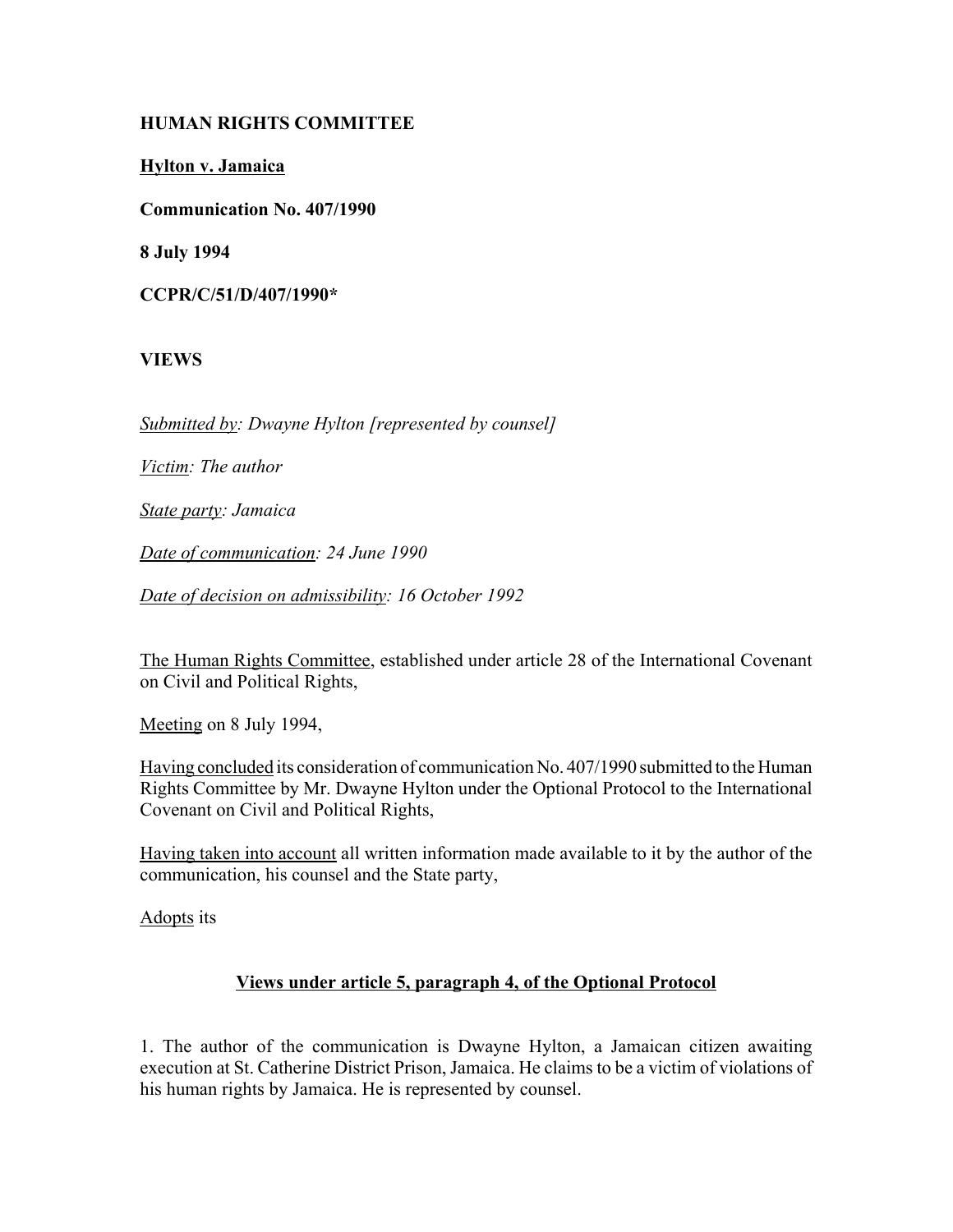#### The facts as submitted by the author:

2.1 On 26 August 1986, the author was taken into custody at the Mandeville police station, Parish of Manchester. On 10 September 1986, he was charged, together with four other men, for the murder, on 7 July 1986, of one C.P. He was tried together with one I.C. and one D.W. in the Manchester Circuit Court in Mandeville. On 26 May 1988, the three men were found guilty as charged, convicted and sentenced to death. The Court of Appeal of Jamaica dismissed the author's appeal on 15 March 1990. When the Committee considered the question of the admissibility of the communication, the author was in the process of petitioning the Judicial Committee of the Privy Council for special leave to appeal; his petition to that body was dismissed on 29 October 1992.

2.2 The author submits that he was unrepresented from the time of his arrest to the time of the preliminary hearing, which took place in October 1986. He indicates that, when the hearing started, the examining magistrate asked him if he was represented. After replying in the negative, a lady sitting at the lawyers table told the judge that she had been assigned to represent the author. The author complains that, even during the preliminary enquiry, she did not make any effort to communicate with him.

2.3 As to his representation prior to and during the trial, the author contends that it was not until two days before the trial started that he was assigned a lawyer. Counsel allegedly ignored his request to discuss the case prior to the trial; during the trial, the author spoke with him only once, for about 20 minutes. On one occasion, he told counsel that one of the jurors had been seen talking to the investigating officer. Counsel did not react; nor did he call the author's mother to testify, in spite of the author's request to do so.

2.4 On 10 October 1987, an application for a change of venue was filed by the lawyer of I.C., as it was feared that the accused would not obtain a fair trial in Mandeville, the home town of the deceased. The judge, however, refused to change the venue. The author submits that the judge's refusal to grant a change of venue amounted to a miscarriage of justice. According to the author, it was clear that he would not receive a fair trial in Mandeville, because of "widespread publicity and the actual prejudice and hostility generated by persons attending the court and awaiting outside". Moreover, the author claims that the mayor of Mandeville, the uncle of the deceased, used his political influence to have them sentenced. At the end of the trial, one juror allegedly told the author and his co-defendants that most of the jurors had been intimidated by the mayor.

2.5 As to the appeal, the author states that, in early March 1990, only two weeks before the hearing, he was notified of the dates of the appeal, and that one Mr. J.H. had been assigned to represent him. He immediately wrote to J.H., explaining that he had never had the opportunity to discuss his case with previous counsel, and that he would like to meet himprior to the hearing; if not, he would assume that counsel could not, or would not, represent him on appeal. The author did not receive a reply to his enquiries and learned that his appeal was dismissed on 15 March 1990. He doubts whether J.H. represented him at all.

2.6 The author further states that, on 9 September 1989, warders of St. Catherine District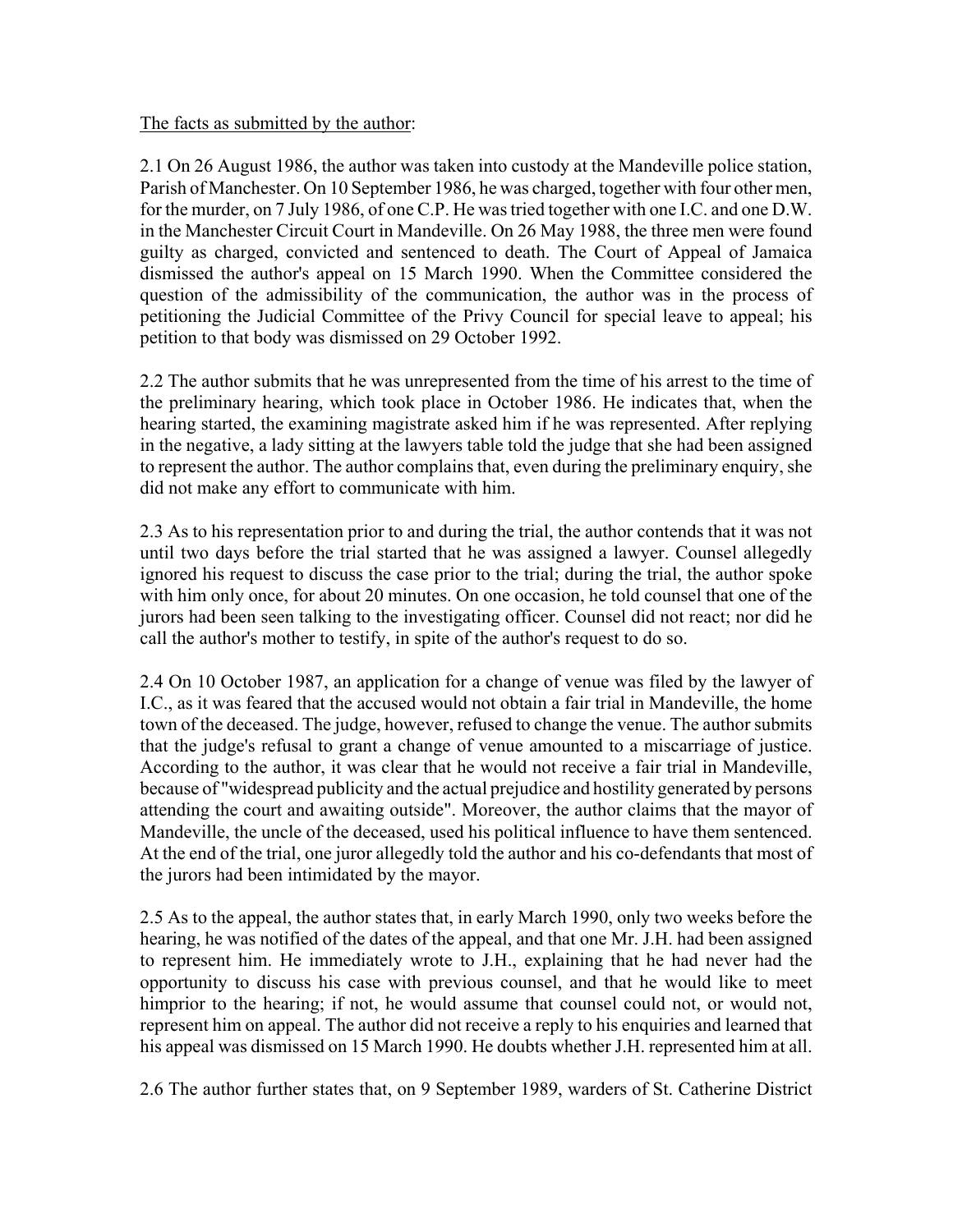Prison beat one P.L. to death in his cell. Those responsible for his death were not prosecuted. Since the incident, the two codefendants of P.L. allegedly received death threats from warders<sup>1</sup>. On 28 May 1990, after being subjected for two weeks to a special regime of detention (only one or two meals per day, some days without water or the possibility to empty slop pails, as well as detention incommunicado), the ordinary prisoners of the "New Hall" block of the prison forced open their cells and began to protest for food, water and better treatment. The inmates of death row joined the protest at around 10:30 to 11:00 a.m. The warders were then sent away from the death row section and the army was called in. At the soldiers' request, the death row inmates returned to their cells. The warders then returned and began to search all the cells. The author alleges that, during this search, many inmates of the "Gibralta" death row section, including himself, were severely beaten by the warders.

2.7 As a result, three inmates died, among others the author's codefendant, D.W.; other inmates were seriously injured (injuries reportedly included fractured jaws and skulls). Since the death of D.W., the author and his other codefendant, I.C., have allegedly repeatedly been threatened with death by warders. The author adds that the warders allegedly told death row inmates that "since the State party was not prepared to hang them" they would devise "other ways of decreasing the death row population".

2.8 On 30 May 1990, the author complained to the Parliamentary Ombudsman about repeated violence in the prison, and requested an investigation into the killing of the four inmates, as well as into the continued threats and illtreatment by the prison warders. By letter of 27 June 1990, the Ombudsman acknowledged the receipt of the complaint, promising that it would receive prompt attention. The author has not received any subsequent reply on the substance of his complaint.

#### The complaint:

3. Although the author does not invoke any of the provisions of the International Covenant on Civil and Political Rights, it appears from his submissions that he claims to be a victim of violations by Jamaica of articles 7, 10 and 14 of the Covenant.

#### The State party's admissibility observations and author's comments:

4.1 The State party argued that the communication was inadmissible because of nonexhaustion of domestic remedies. It noted that, with respect to his criminal case, the author could still petition the Judicial Committee of the Privy Council for special leave to appeal, and that legal aid would be available for this purpose under Section 3 of the Poor Prisoners' Defence Act.

4.2 As to the author's allegations that he was subjected to illtreatment, that he received threats to his life and that he was denied a fair hearing, the State party argued that the provisions of the Covenant protecting these rights are coterminous with the rights protected by Sections 17 and 20 of the Jamaican Constitution. Under Section 25 of the Constitution, any person who alleges that his fundamental rights have been, are being, or are likely to be infringed may apply to the Supreme Court for constitutional redress. A right of appeal lies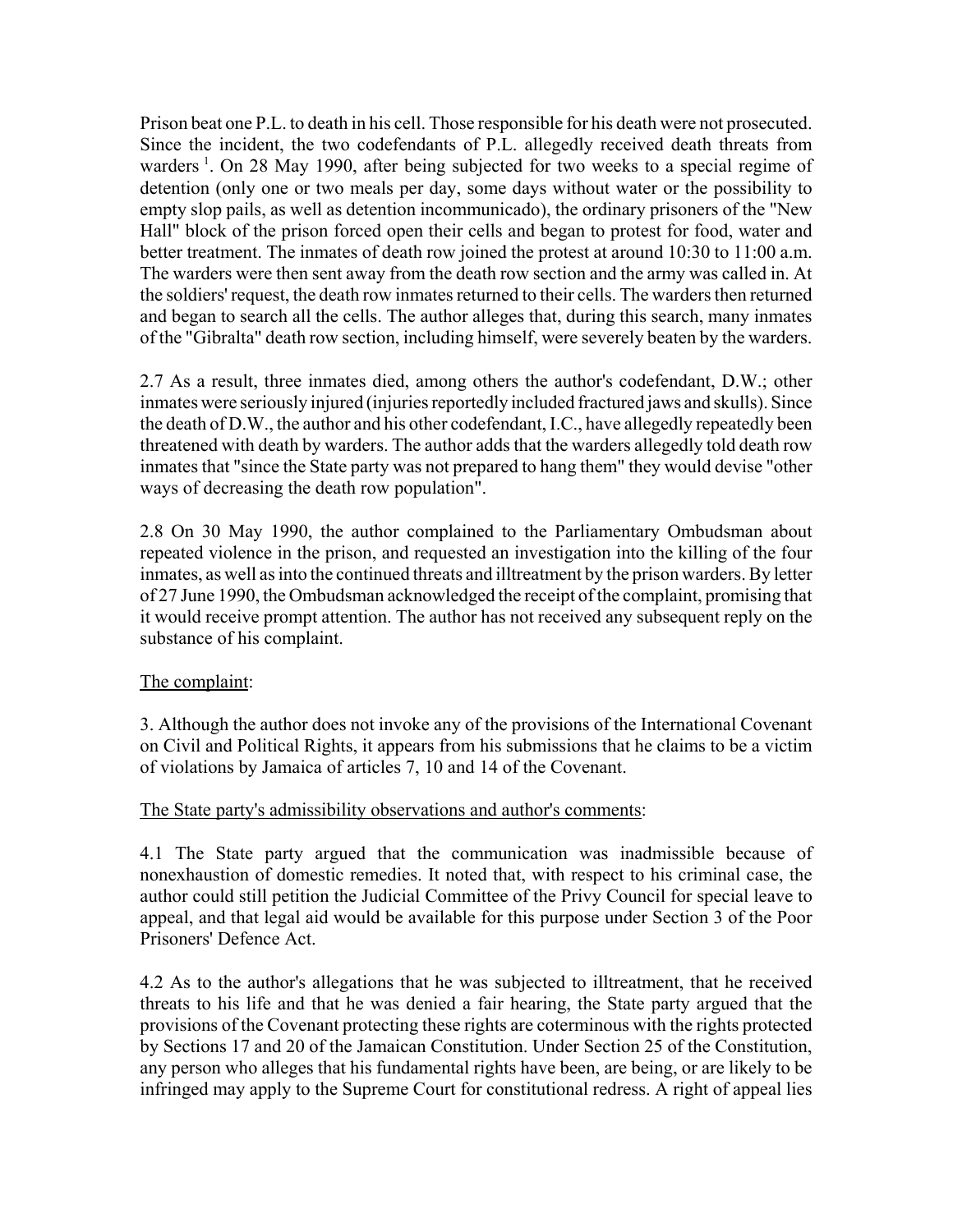from the Supreme Court to the Court of Appeal and thereafter to the Judicial Committee of the Privy Council. Since the author failed to take action to pursue his constitutional motion in the Supreme Court, the communication should be declared inadmissible.

5.1 In his comments, the author reiterated that he was still receiving threats from warders. In this context, he stated that he had written twice to the Jamaica Council for Human Rights, but that he had not received a reply.

5.2 In a further letter, the author submitted that since those responsible for the death of the three inmates were about to be tried, he had been subjected to "a massive amount of threats" by other warders, and that he feared for his life.

### The Committee's admissibility decision:

6.1 During its 46th session, the Committee considered the admissibility of the communication. With regard to the author's allegations under article 14 of the Covenant, the Committee noted that the author was in the process of petitioning the Judicial Committee of the Privy Council. Accordingly, the Committee found that domestic remedies had not been exhausted in this respect.

6.2 As to the author's claims under article 7 and 10 of the Covenant, the Committee noted the State party's contention that the communication was inadmissible because of the author's failure to pursue constitutional remedies available to him. In this connection, the Committee considered that, in the absence of legal aid, a constitutional motion did not constitute an available remedy within the meaning of article 5, paragraph 2(b), of the Optional Protocol, which the author should still exhaust. The Committee further was satisfied that the author had exercised reasonable diligence in seeking redress for the alleged illtreatment and threats to which he was, and allegedly remained, subjected. It also noted that the State party had failed to inform the Committee whether it did investigate the events complained of by the author. Accordingly, the Committee found that, in this respect, the requirements of article 5, paragraph 2(b), of the Optional Protocol had been met.6.3 On 16 October 1992, the Committee declared the communication admissible in so far it might raise issues under articles 7 and 10 of the Covenant.

#### The State party's objections to the admissibility decision and the author's further comments:

7.1 In a submission dated 15 April 1993, the State party contends that the communication remains inadmissible because the author has failed to seek constitutional redress of the alleged breaches of his rights.

7.2 Concerning the Committee's request to the State party (as set out in the decision on admissibility) to provide information about the result of such investigations as may have taken place into the author's allegations under articles 7 and 10 of the Covenant, the State party affirms that its Ministry of National Security and Justice had started an investigation into the prison disturbances which occurred on 9 September 1989 at St. Catherine District Prison; it further states that the author was interviewed by investigating officers, and that he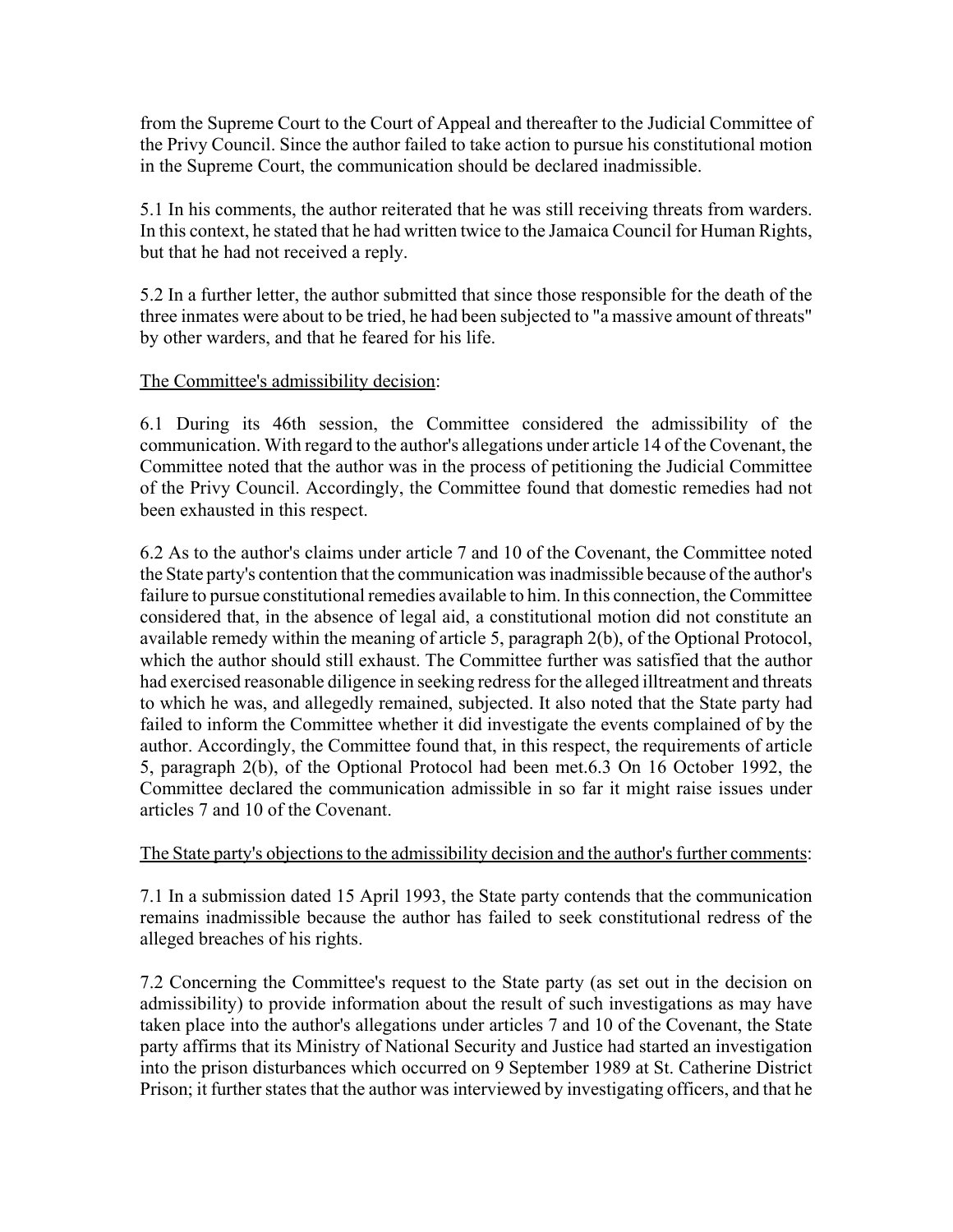gave a written statement on 12 February 1992. The State party concludes that it will inform the Committee as soon as a final report is available on the matter. As of May 1994, no further information on the matter had been received.

8.1 The author states, by submission of 10 February 1993, that on 27 January 1993 the offence for which he has been convicted was classified as a capital offence under the Offences against the Person (Amendment) Act 1992. He submits that: "From the moment that I received the notification, [...] the warders [...] are taunting me with death threats and some of them keep on telling me that they are the ones who will be taking me to the gallows and what size rope will fit my neck and how much weight it will take to take my head off my body [...]". He states that as a result of this psychological torture, he has sustained ulcers.

8.2 The author reiterates that he has exhausted all available domestic remedies; he argues that while he retains a theoretical right to file a constitutional motion, in practice this right remains illusory, given the absence of legal aid for the purpose.

8.3 With regard to the State party's information about the investigation, it is submitted that an investigation into riots, in which several inmates lost their lives and in which many others were seriously wounded, cannot amount to redress for the ill-treatment suffered, if it is initiated over two years after the material events, and if no final report has been prepared almost five years later. Moreover, the State party has failed to investigate the numerous other occasions on which the author was subjected to ill-treatment and death threats from prison warders.

# Examination of the merits:

9.1 The Committee has taken note of the State party's argument on admissibility, in respect of the availability of constitutional remedies which the author may still pursue. It reiterates that domestic remedies within the meaning of the Optional Protocol must be bothavailable and effective, and that, in the absence of effective legal aid made available by the State party for the purpose, a constitutional motion is not a remedy available to Mr. Hylton. There is, therefore, no reason to revise the Committee's decision on admissibility of 16 October 1992.

9.2 With regard to the author's claims under articles 7 and 10 of the Covenant, the Committee notes that the State party has confined itself to indicating that the riots which occurred at St. Catherine Distict Prison on 9 September 1989 are being investigated, that the author was interviewed by investigating officers and that he gave a statement on 12 February 1992. It has not addressed the author's claims in respect of the events at St. Catherine District Prison that occurred on 28 May 1990, nor has it addressed the author's claims concerning death threats received from prison warders. Article 4, paragraph 2, of the Optional Protocol, however, enjoins the State party to investigate thoroughly, in good faith and within the imparted deadlines, all the allegations of violations of the Covenant made against it, and to make available to the Committee all the information at its disposal.

9.3 The author alleges that he was severely beaten by prison warders during a search of the cells of the death row section at St. Catherine District Prison on 28 May 1990. He claims that